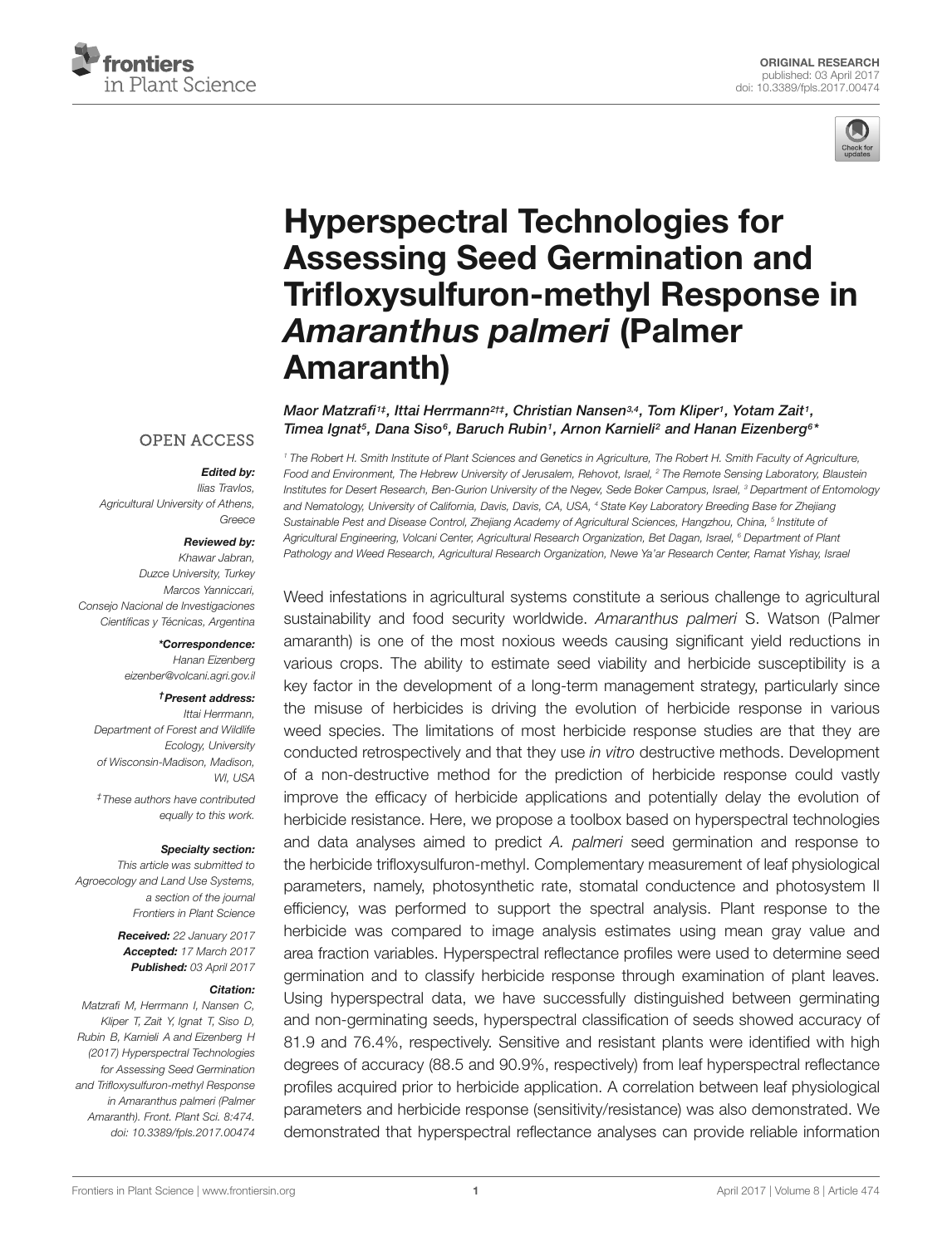about seed germination and levels of susceptibility in A. palmeri. The use of reflectancebased analyses can help to better understand the invasiveness of A. palmeri, and thus facilitate the development of targeted control methods. It also has enormous potential for impacting environmental management in that it can be used to prevent ineffective herbicide applications. It also has potential for use in mapping tempo-spatial population dynamics in agro-ecological landscapes.

Keywords: herbicide resistance evolution, hyperspectral imaging and sensing, precision agriculture, proximal sensing, trifloxysulfuron-methyl

# INTRODUCTION

In agricultural systems, weeds are the most important biotic factor and are responsible for more than 34% of crop yield losses worldwide (Oerke, 2006), thereby constituting a serious global challenge to agricultural sustainability and food security. The noxious weed Amaranthus palmeri S. Watson (Palmer amaranth) is one of the economically most important weeds, affecting commodity crops, such as cotton (Gossypium spp.), maize (Zea mays L.), and soybean (Glycine max) (Oliver and Press, 1994; Rubin, 2000; Massinga et al., 2001). More than that, this weed is also a problem in fields of less competitive, prostrate crops, such as, watermelon (Citrullus lanatus) and chickpea (Cicer arietinum) (Rubin and Matzrafi, 2015). In view of its high seed fecundity (Keeley et al., 1987), wide range of germination temperatures (Steckel et al., 2008), and C4 photosynthetic apparatus (Wang et al., 1992), A. palmeri may be regarded as a "super weed" (Guttmann-Bond, 2014).

Herbicides are considered as the most efficacious and cost-effective method for weed management. In the past, A. palmeri has been controlled mainly with three different classes of herbicide, acetolactate synthase (ALS) inhibitors, photosystem II (PSII) inhibitors, and 4-hydroxyphenylpyruvate dioxygenase (HPPD) inhibitors (Ward et al., 2013), but optimal management strategies are yet to be developed and concerns about the evolution of herbicide resistance remain to be addressed. This paper thus focuses on two key factors in the development of a sustainable long-term weed-management strategy, namely, estimating of the population of germinating seeds and evaluating herbicide susceptibility and resistance, and offers, for the first time, a non-destructive toolbox based on hyperspectral technologies and data analyses for the prediction of seed germination and herbicide response.

Fitness characters, such as seed germination, can have a significant effect on the robustness of the infesting field population and, as a consequence, on crop yield (Awan and Chauhan, 2016; Edelfeldt et al., 2016). This effect is predicted to be more extreme in the case of an aggressive noxious weed such as A. palmeri (Massinga et al., 2001; Ruf-Pachta et al., 2013). A negative correlation has been found between the viability of A. palmeri seeds and the depths to which the seeds are buried. Sosnoskie et al. (2013) showed that the deeper the burial depth, the lower germination rate. Seed dormancy can also inhibit seed germination, as has been demonstrated in a different species of Amaranthus, the common waterhemp [A. tuberculatus] (Moq) Sauer]. Common waterhemp exhibits strong primary dormancy, which may be broken within 4 months after the ripening process, depending on the dormancy level (Wu and Owen, 2015).

Over the years, the intensive use herbicides have resulted in a strong selection pressure that has led to the evolution of herbicide-resistant weeds (Rubin, 1991). Resistance to several types of herbicide, including ALS, PSII and HPPD inhibitors, have been reported for A. palmeri (Ward et al., 2013). In particular, recent changes in herbicide regulations in Europe have led to increased use of ALS inhibitors (Kudsk et al., 2013), which is exacerbating concerns about the evolution of ALS resistance in A. palmeri populations and other weeds (Sibony and Rubin, 2003; Délye et al., 2011; Nandula et al., 2012; Matzrafi et al., 2015). One of the problems in monitoring the development of herbicide resistance is that it is usually conducted retrospectively using in vitro destructive molecular (Délye et al., 2015), physiological (Dinelli et al., 2008; Godar et al., 2015; Kleinman et al., 2015) and/or biochemical (Edwards and Cole, 1996; Tal et al., 1996; Matzrafi et al., 2014) methods. The weed science community has therefore recognized the need for methods to detect herbicide resistance at early stages of weed emergence before the herbicide is applied (Délye et al., 2015).

A possible means to facilitate the early detection of weeds lies in hyperspectral technologies. Such technologies are already in wide use in agriculture for such diverse applications as: (1) predicting seed germination (Nansen et al., 2015); (2) distinguishing between pest-infested and non-infested seeds (Nansen et al., 2014); (3) monitoring crop responses to biotic stressors (Prabhakar et al., 2012; Nansen and Elliott, 2016); (4) assessing the leaf area index (LAI) of wheat (Triticum aestivum) and potato (Solanum tuberosum) (Herrmann et al.,  $2011$ ); and (5) determining – using near infrared (NIR) – rapeseed quality, i.e., seed weight and total oil content and oil fatty acid composition (Velasco et al., 1999). In addition, weed science studies have used hyperspectral methods to distinguish between weeds and crops (Okamoto et al., 2007; López-Granados et al., 2008; Herrmann et al., 2013). The use of reflectancebased analyses can therefore be exploited to prevent ineffective or needless applications of herbicides, slow down the evolution of herbicide resistance and to map the distribution (and the possible spread) of resistant A. palmeri populations in agroecological landscapes. To the best of our knowledge this is the first study exploring a method implementing hyperspectral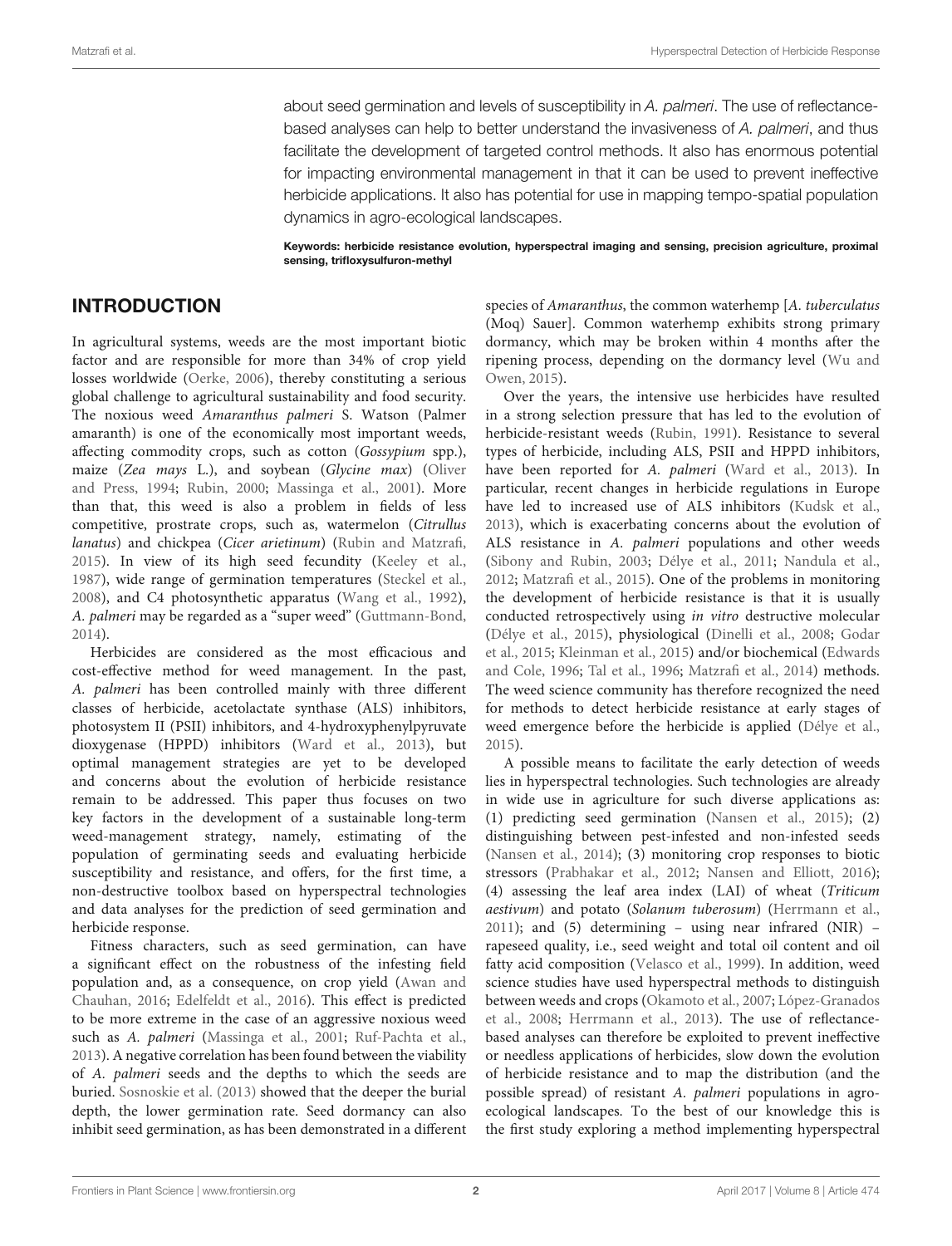means in order to estimate A. palmeri infestation and herbicide response.

In the current study, hyperspectral methods form the basis of a method that facilitates the use of ex situ and in vivo non-destructive methods for estimating seed germination and herbicide response, respectively. With the ultimate aim to better understand the invasiveness of A. palmeri and hence facilitate the development of more targeted control methods, the current study addressed four specific aims: (**i**) to examine the accuracy and utility of hyperspectral imaging to predict the germination of A. palmeri seeds; (**ii**) to investigate the extent to which hyperspectral reflectance data from in vivo leaves of young A. palmeri can be used to detect and assess their response to the ALS inhibitor, trifloxysulfuronmethyl; (**iii**) to spectrally assess physiological parameters prior to herbicide application; and (**iv**) to explore image processing as a tool for evaluating herbicide response. The current study is also aiming to show feasibility for spectral assessment of weed response prior to herbicides application. Ability to estimate response to herbicide will be a game changer in the field of weed management and will allow early identification of resistant weeds creating better and efficient weed management.

# MATERIALS AND METHODS

## Plant Material and Herbicide Treatment

Three A. palmeri seed populations were collected from two corn fields (designated NA1 and NA2) at Kibbutz Na'an, Israel (31◦ 53′ 01′′N 34◦ 51′ 28′′E) and from a cotton field (designated BM1) at Moshav B'ney Darom, Israel (31°49'11"N 34°41'30"E). These fields were selected for two reasons: a long history of the use of herbicides, including ALS inhibitors (trifloxysulfuronmethyl and pyrithiobac-sodium), and recent reports of herbicide resistance by the farmers. Mature seeds from 30 A. palmeri plants were collected in each field, and the collected seeds from each field were considered as one "population." The seeds were air dried and stored at 4◦C for at least 2 months before being used in this study. A total of 120 seeds (40 from each population) were imaged individually and subsequently tested for germination, as follows. Seeds were sown into pots (7 cm  $\times$  7 cm  $\times$  6 cm) containing 100% growth mixture, constrained of tuff, coconut and kavul in varying ratios (Tuff Marom-Golan, Ram 6, Israel) and left to germinated in a net house under summer conditions (30–35◦C). Germination was assessed 7–10 days after sowing (DAS) (Guo and Al-Khatib, 2003), and seed viability was recorded as "germinated" or "non-germinated" seeds.

From the original 120 seeds, we obtained 67 plants (germinated seeds), which were subsequently used in studies of susceptibility to trifloxysulfuron-methyl (Envok, 75% SL, Syngenta, Basel, Switzerland). Twenty-one days after emergence (DAE), when the plants had three to four true leaves (after leaf gas-exchange and hyperspectral leaf data measurements had been obtained; see below), individual A. palmeri plants were treated with trifloxysulfuron-methyl at the equivalent

rate of 11.25 g ai.  $h^{-1}$  mixed with 0.15% of the surfactant alkylaryl polyether alcohol (DX spreader, 800 g ai L<sup>-1</sup>, Agan Chemical Manufacturers Ltd., Ashdod, Israel). Trifloxysulfuronmethyl was applied using a chain-driven sprayer delivering 300 L ha−<sup>1</sup> . The experiment was arranged in a completely randomized factorial design inside a net house under summer conditions (25/35◦C, night/day). To determine the plant response to trifloxysulfuron-methyl, fresh shoot biomass was recorded 21 days after treatment (DAT), i.e., at 42 DAE. Plants were initially grouped according to their visual injury, taking under consideration of their survival odds under crop-weed competition conditions. Five plants of each seed population served as the untreated control (without herbicide application).

## Leaf Gas-Exchange Measurements

At 21 DAE, leaf gas-exchange measurements were conducted with a Li-6400 portable photosynthesis and fluorescence measurement system (6400-40 leaf-chamber fluorometer; Li-Cor, Inc., Lincoln, NE, USA). All 67 plants were measured for: predicted photosynthetic rate, stomatal conductance and PSII efficiency. The measuring chamber enclosed a circular 2-cm<sup>2</sup> section of leaf area and calculated the gas flow on both sides of the leaf. The air flow rate was kept constant at 500  $\mu$ mol m<sup>-2</sup> s<sup>-1</sup>, and the reference CO<sub>2</sub> concentration was 400 μmol CO<sub>2</sub> mol<sup>-1</sup> air (ppm). Light intensity was monitored prior to each measurement and kept constant at 1200 μmol photons m<sup>-2</sup> s<sup>-1</sup> (10% blue light). Leaf gasexchange measurements were conducted in a net house during the day (9:00–11:00 am) under summer conditions: temperatures of 30–35◦C, relative humidity of 45–55%, and radiation flux of 1000-1100  $\mu$ mol m<sup>-2</sup> s<sup>-1</sup>. To assure homogeneity, all leaf gas-exchange measurements were acquired from the third fully expanded leaf from the top of the plant. The rate of carbon assimilation ( $\mu$ mol CO<sub>2</sub> m<sup>-2</sup> s<sup>-1</sup>) and the rate of stomatal conductance of water vapor (mol  $H_2O~m^{-2}s^{-1}$ ) were determined. Chlorophyll a fluorescence was assessed using equation 1: The quantum yield of PSII,  $\varnothing PS_2$ , was calculated as follows.

$$
\varnothing PS_2 = \frac{F'_{\rm m} - F_{\rm t}}{F'_{\rm m}} \tag{1}
$$

where  $F_t$  is the steady-state fluorescence, and  $F_{\text{m}}^{'}$  is the maximal fluorescence in the light-adapted state.

# Hyperspectral Imaging of Seeds

A pushbroom hyperspectral camera (PIKA II, Resonon Inc., Bozeman, MT, USA) was mounted 40 cm above the seeds, and hyperspectral images were acquired under artificial light (two 15-W, 12-V light bulbs mounted on either side of the lens), with a spatial resolution of 50 pixels per 2 mm. The main specifications of the hyperspectral camera were: Firewire interface (IEEE 1394b), 12-bit digital output, 240 spectral bands from 392 to 889 nm (spectral resolution  $= 2.1$  nm) by 640 pixels (spatial). The objective lens had a 35-mm focal length (maximum aperture of F1.4) with a 7◦ field of view, optimized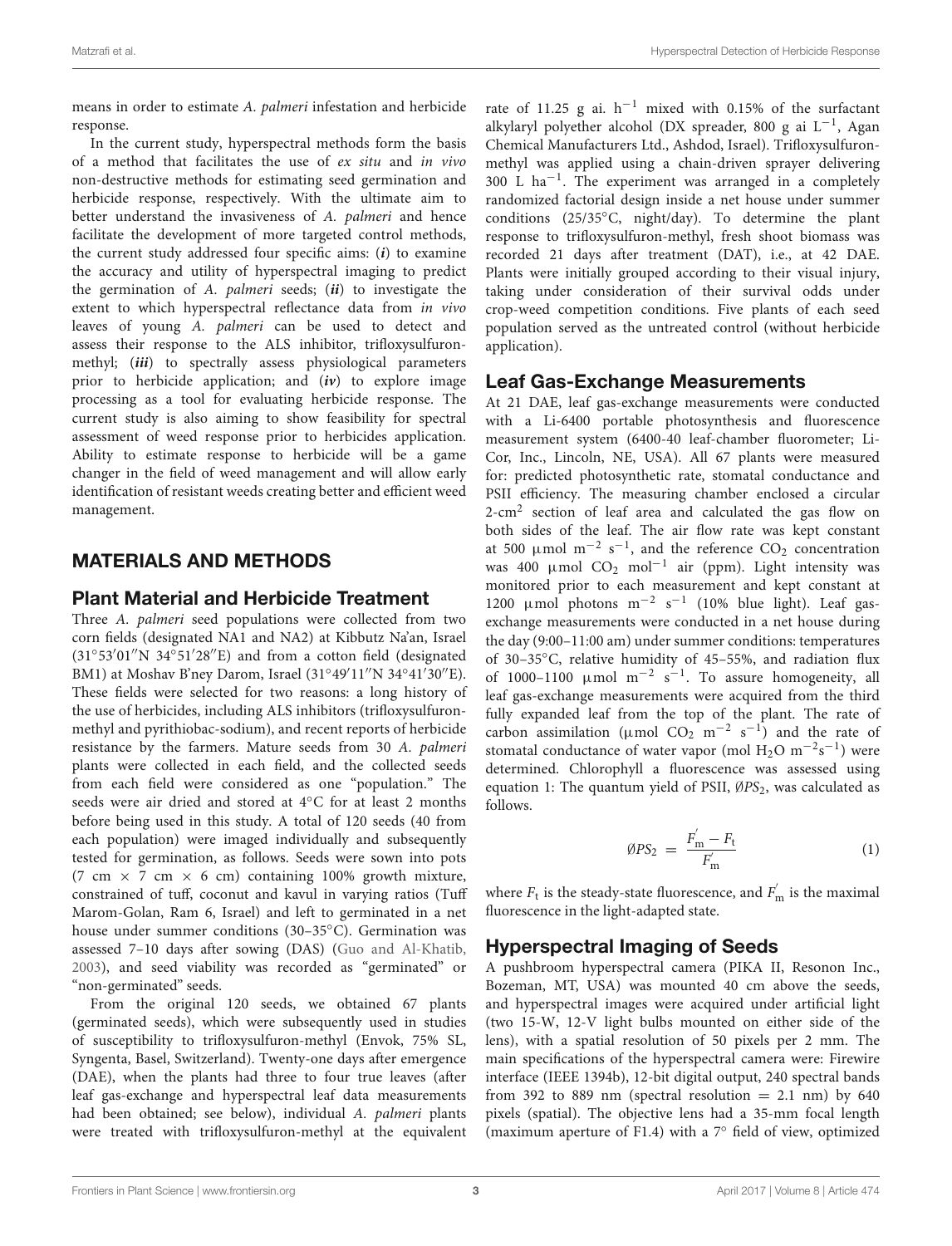for NIR and visible–NIR spectra. A piece of white Teflon (K-Mac Plastics, Grand Rapids, MI, USA) was used for white calibration. Relative reflectance with reference to the reflectance from white Teflon was determined. Colored plastic cards (green, yellow, and red) were imaged at all hyperspectral imaging events, and average reflectance profiles from these cards were used to confirm the high consistency of hyperspectral image acquisition conditions (less than 2% variance within individual spectral bands).

The hyperspectral imaging data from the seeds was processed as following. All hyperspectral imaging files were converted into ASCII code and imported into the Statistical Analysis System (SAS) software package for processing and data classification. The first 14 and last 5 spectral bands were omitted from each hyperspectral data file, as these were considered to be associated with stochastic noise. Consequently, only 221 spectral bands from 423.6 to 878.9 nm were included in the analysis (**Figure 1A**).

For the hyperspectral imaging analysis of the seeds, 120 seeds were randomly divided into three equal groups, and each group was tested as an independent validation set. This procedure was repeated three times in order to build linear discriminant analysis (LDA; Fisher, 1936) classification models. The results of the three models were averaged.

# Acquisition and Analysis of Hyperspectral Leaf Reflectance Data

The hyperspectral leaf reflectance data were obtained from the adaxial side of the same leaf that had been measured earlier for gas exchange. Hyperspectral data were obtained using an Analytical Spectral Devices (ASD) spectrometer FieldSpec 4 high resolution (ASD Inc., Boulder, CO, USA) having a range of 350–2500 nm, with the optic fiber connected to a contact probe (ASD Inc.). The contact probe had a tungsten halogen light source. To obtain pure reflectance of the leaf alone, a black metal plate was placed underneath each leaf during the spectral measurement; all 67 leaves were covered in the entire field of view. The spectrometer was programmed to average 10 spectra for each sample measurement, and white reference measurements were performed several times throughout the experiment. The dark current was applied automatically by a shutter in the spectrometer in accordance with the optimization for the lighting conditions facing the white reference panel (Hatchell, 1999). The spectral output was given automatically as relative units with 1 nm intervals, where relative units were obtained by dividing each target measurement by the last acquired white reference measurement.

To facilitate analysis of the data, the edges of the spectral range that were assumed to be noisy were eliminated, and the range was set to 400–2400 nm. To assess the ability to spectrally predict photosynthetic rate, stomatal conductance and PSII efficiency, the partial least squares regression (PLS-R) method was applied. The PLS-R is a practical predictive tool for hyperspectral data (Hansen and Schjoerring, 2003; Herrmann et al., 2011) and it was chosen because it can deal efficiently with the multicollinearity of the reflectance values of the hyperspectral data

(Wold and Eriksson, 2001; Atzberger et al., 2010). A PLS-R model was constructed for each of the measured plant properties, namely, photosynthetic rate, stomatal conductance and PSII efficiency, and each model was cross-validated using the Venetian blinds method. Each model was assessed in terms of its coefficient of determination  $(R^2)$ , the root mean square error of calibration (RMSEC) and the RMSE of cross-validation (RMSECV).

To assess the ability to assign hyperspectral leaf data to different classes of herbicide response, PLS discriminant analysis (PLS-DA) was applied to allow maximal separation among the predefined classes (in this case, sensitive, moderate response, and resistant to the herbicide). This method has been used previously to differentiate between broadleaf weeds, grass weeds and wheat (Herrmann et al., 2013). To combine the PLS (numerical method) with the DA (categorical method), each class was assigned a binary artificial sequence of arbitrary numbers. This sequence was assigned to all the class samples; the size of the sequence was set by the number of classes (Musumarra et al., 2004; Xie et al., 2007). Spectral samples were used to build a PLS-DA model that was cross-validated using the Venetian blinds method. The cross validation results for the model are presented in the Results section. The classification quality was assessed by the accuracy figures presented in a confusion matrix and the matrix's Cohen's Kappa as presented and defined by Cohen (1960). The PLS-R and PLS-DA models and their post processing were run in a Matlab 7.6 (MathWorks, Natick, MA, USA) environment using the PLS toolbox (Eigenvector Research Inc., Wenatchee, WA, USA).

## Herbicide Response Bulk Analysis of Different *A. palmeri* Populations

To determine whether the plants could be bulked instead of being analyzed as three different populations, two different statistical analyses (Tukey–Kramer and a leave-one-out cross-validation) were performed. The Tukey–Kramer test was performed using JMP Pro 12 (SAS Institute Inc., Cary, NC, USA). In the leave-oneout analysis, the average was calculated three times with different population set aside each time (Equation 2).

$$
\overline{X} = \frac{X_1 \times n_1 + X_2 \times n_2}{(n_{\text{total}} - n_3)} \tag{2}
$$

where  $X$  is the one-population-out average,  $X_i$  is the population average,  $n_i$  is the number of plants in the population, and i describes the tested population. According to both the Tukey–Kramer test and the cross-validation test, there were no significant differences between the three populations (Supplementary Table S1).

# Assessing Plant Response to Trifloxysulfuron-methyl Using Digital Imaging Technology

To assess plant response to trifloxysulfuron-methyl, all plants (treated and untreated) were photographed 21 DAT. Photographs were taken with an off-the-shelf digital camera (Canon, PowerShot SX20 IS®) placed on a tripod, positioned at a 45°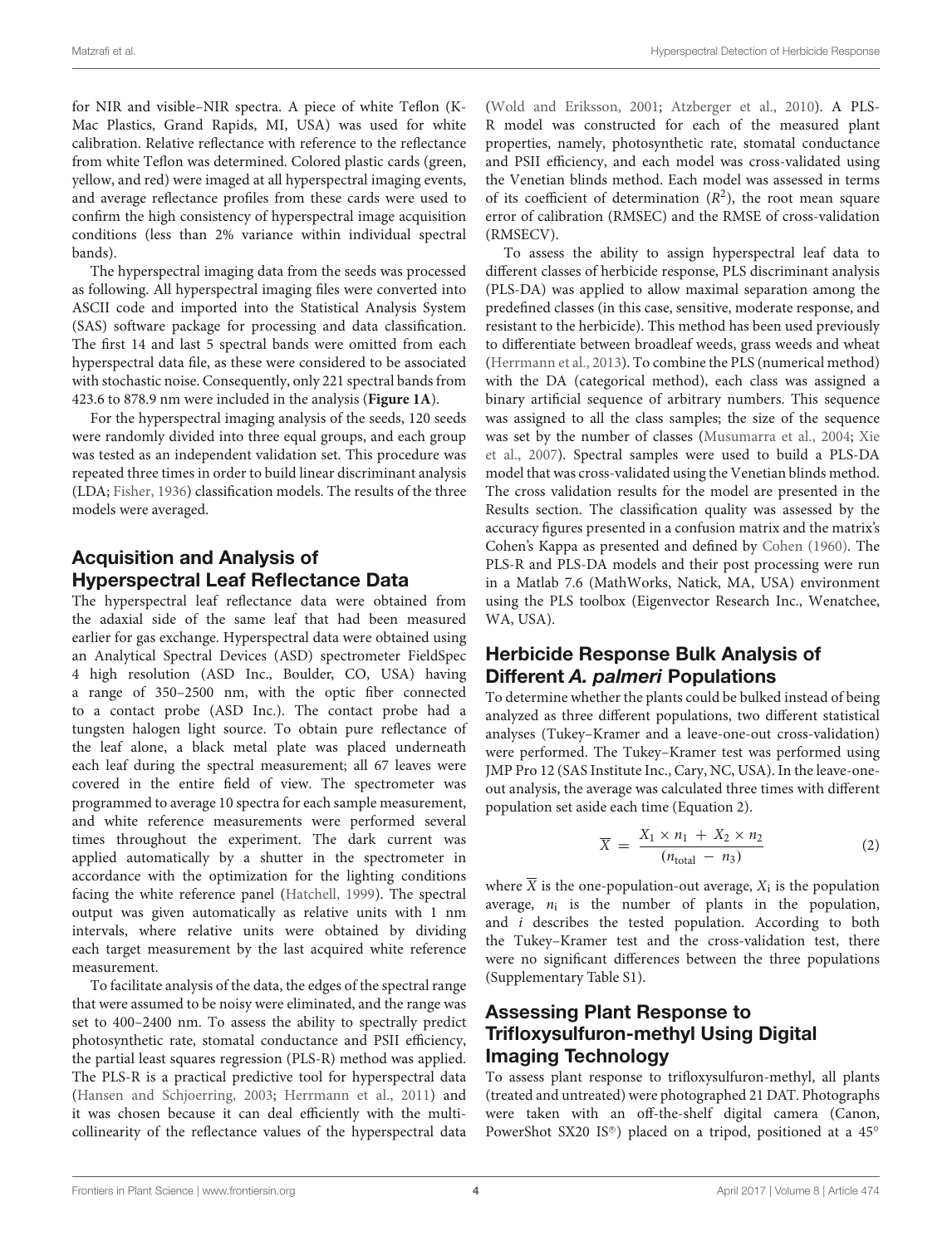

angle from the pot, at a distance of 1.2 m and against a black background. The 8-bit JPEG images analysis and processing were performed using Matlab and the public-domain software ImageJ  $(NIH)^1$ . To assess plant weight based on the images, the first parameter to be analyzed was the mean gray value (MGV), and the thresholds were determined to include all green organs based on the hue, saturation and brightness (HSB) of an 8-bit JPEG image. The MGV was calculated from the average gray scale value of the pixels in the selected area for the HSB threshold using Equation 3.

$$
gray value = 0.299R + 0.587G + 0.114B \tag{3}
$$

where R, G, and B stand for the three spectral regions: red, green, and blue, respectively. In all the 8-bit JPEG images, the setting of the different color components in each pixel was determined on the basis of the R, G, and B 8-bit  $(2^8)$  intensity graduations values, ranging from 0 to 255.

The second parameter to be determined was the area fraction (AF), which was calculated in Matlab based on images from all plants. The thresholds were determined to include all shoot tissue pixels based only on the brightness channel. AF was calculated as the sum of all of the pixels in the selected area (SA) divided by the total number of pixels in the image (totA; Equation 4).

$$
AF = \frac{SA}{totA} \tag{4}
$$

Data obtained from the photographs and data of shoot biomass (fresh weight, FW) were analyzed to determine the correlation between plant weight and the AF or MGV values. The data were analyzed using SigmaPlot software (ver. 10, Systat Software Inc., San Jose, CA, USA). A non-linear regression model [polynomial, linear (Equation 5)] was developed to analyze the

<sup>1</sup>http://rsb.info.nih.gov/ij

correlation of the recorded weights from the different plants with the different AF and MGV values.

$$
f = y_0 + a \ast x \tag{5}
$$

where  $y_0$  – the value of AF or MGV measured with ImageJ,  $a$  – the slope of the curve and  $x$  – the shoot FW (% of control).

## DNA Extraction and Molecular Studies to Detect Target Site Resistance to ALS Inhibitors

Mutations in the ALS gene can endow herbicide resistance due to structural modifications in the herbicidal target site (Tranel et al., 2016). To detect structural substitutions, the ALS gene was sequenced and analyzed. A section of leaf tissue  $(3 \text{ cm}^2)$  was excised from each treated plant. Each leaf section was placed in its own microtube. DNA was extracted using the Puregene DNA isolation kit (Gentra Systems, Minneapolis, MN, USA) according to the manufacturer's instructions and diluted 10-fold before further use. Primers were used to identify the gene and locate the common point mutations that can endow altered target sites. Known primers were used to sequence the ALS gene from A. palmeri (Sibony and Rubin, 2003; Manor, 2011).

All polymerase chain reaction (PCR) amplifications were performed in 25  $\mu$ L with a final concentration of 0.20  $\mu$ M of each dNTP and  $0.25 \mu M$  of each primer. The cycling program began with 4 min at 94◦C, followed by 37 cycles, each consisting of 30 s at 94◦C, 30 s at 57◦C and 30 s at 72◦C. The program ended with a final step of 4 min at 72◦C. PCR products were separated on agarose gels (1.5%) to confirm the amplicon size, and each strand was sequenced using the same specific primers (Supplementary Table S2). Sequence analyses and alignment were performed using the BioEdit software (Hall, 1999). The obtained sequences were compared to known sequences of the ALS genes from Arabidopsis thaliana (X51514).

Frontiers in Plant Science | www.frontiersin.org **5 April 2017 | Volume 8 | Article 474** April 2017 | Volume 8 | Article 474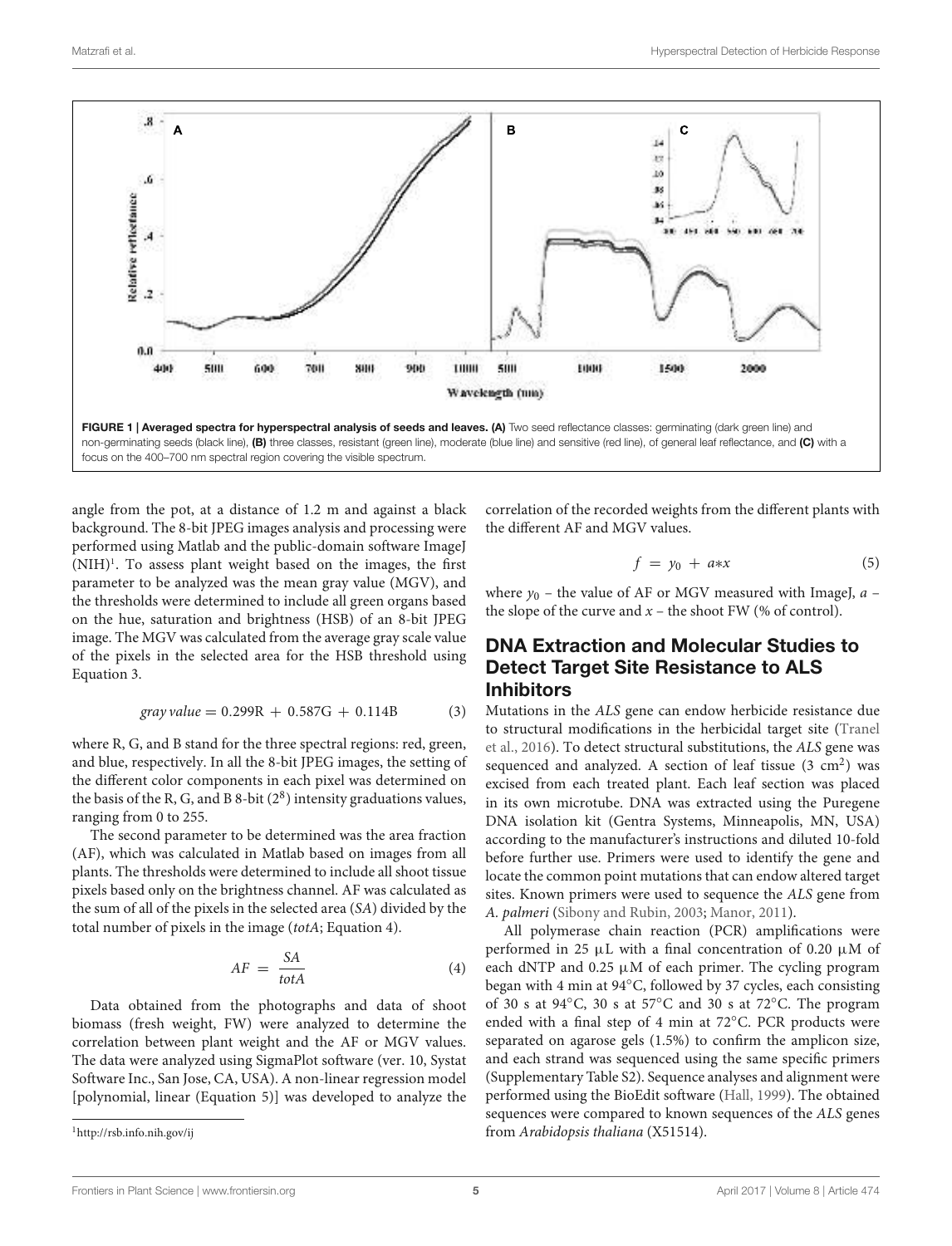| TABLE 1   Seed distribution according to populations and germination |
|----------------------------------------------------------------------|
| model validation results.                                            |

| Population                     | Germinating | Non-<br>germinating | Total |
|--------------------------------|-------------|---------------------|-------|
| NA1 (# of samples)             | 14          | 26                  | 40    |
| NA2 (# of samples)             | 30          | 10                  | 40    |
| BM1 (# of samples)             | 23          | 17                  | 40    |
| Total (# of samples)           | 67          | 53                  | 120   |
| Accuracy                       | 81.21%      | 77.3%               |       |
| Standard deviation of accuracy | 2.56        | 2.64                |       |

 $n = 120$ ; Kappa = 0.58.

# RESULTS

## Hyperspectral Seed Imaging for Germination Test

Seed germination was recorded 7–10 DAS (Supplementary Table S3) and data were correlated with data from reflectance measurements. Based on the LDA classification method, 67 seeds were identified as germinating and 53 as non-germinating, with accuracy (the ability to correctly identify each class) rates of 81.2% for the identification of germinated seeds and 77.3% for the identification of non-germinated seeds (**Table 1**). **Table 1** presents the distribution of the seed samples in terms of germination success among the three populations. The accuracies are of the ability to correctly identify each of the two classes.

# Grouping the *A. palmeri* Plants according to Their Response to Trifloxysulfuron-methyl

Individual plants were grouped according to their response to trifloxysulfuron-methyl, as sensitive, moderate response, or resistant, according to whether they accumulated 0–20%, >20 to ≤40%, or >40%, respectively, of the biomass of the untreated

control (Supplementary Table S3). The method of dividing the plants into different groups according to their response to the herbicide was examined and validated through the use of a chisquare test ( $P > 0.75$ ). Out of the 67 plants used in the study, 13 plants were classified as resistant, 30 as moderate response, and 24 as sensitive (**Table 2**). This grouping method also reduces the effect contributed by the initial genetic differences and highlights the effect of environmental factors on herbicide response.

To eliminate the possibility of a target site resistance mechanism, we sequenced the ALS genes of 5–10 individuals from each response group. No alteration of the ALS gene that could be associated with target site resistance was found (Supplementary Figure S1).

# Determination of the Response of *A. palmeri* to Trifloxysulfuron-methyl Using Hyperspectral Leaf Data

Using PLS-DA, we created a classification model that distinguishes between the three classes of herbicide response (sensitive, moderate response, resistant) based on the full spectral range (400–2400 nm; **Figure 1B**). The attempt to distinguish between the three classes based on cross-validation had a total accuracy of 50.7% (**Table 3**). For distinguishing solely between sensitive and resistant individuals (i.e., two classes), the total accuracy increased to 86.5% (**Table 4**).

Variable importance in projection (VIP) was used to explore the importance of the connection between spectral regions and the plants' herbicide response (Supplementary Figure S2 and Table S4). VIP values show the importance of each wavelength to the model (Cohen et al., 2010). This method was applied for the two-class PLS-DA classification model as presented by Wold et al. (1993). The two-class VIP model (Supplementary Figure S2 and Table S5) shows the VIP values and their peaks at 400– 700 and 1850–2000 nm (**Figures 1B,C**). Therefore, a PLS-DA classification model of the same two classes was applied for each individual spectral region. Examination of the cross-validation

TABLE 2 | Distribution of *A. palmeri* population response groups under trifloxysulfuron-methyl treatment.

|                    |         | Resistant      | Moderate | <b>Sensitive</b> | Total count (% of total) |
|--------------------|---------|----------------|----------|------------------|--------------------------|
| NA <sub>1</sub>    | Count   | $\overline{4}$ | 5        | 5                | 14                       |
|                    | Total % | 5.97           | 7.46     | 7.46             | 20.90                    |
|                    | Col %   | 30.77          | 16.67    | 20.83            |                          |
|                    | Row %   | 28.57          | 35.71    | 35.71            |                          |
| NA <sub>2</sub>    | Count   | 4              | 14       | 12               | 30                       |
|                    | Total % | 5.97           | 20.90    | 17.91            | 44.78                    |
|                    | Col %   | 30.77          | 46.67    | 50.00            |                          |
|                    | Row %   | 13.33          | 46.67    | 40.00            |                          |
| BM1                | Count   | 5              | 11       | 7                | 23                       |
|                    | Total % | 7.46           | 16.42    | 10.45            | 34.33                    |
|                    | Col %   | 38.46          | 36.67    | 29.17            |                          |
|                    | Row %   | 21.74          | 47.83    | 30.43            |                          |
| <b>Total Count</b> |         | 13             | 30       | 24               | 67                       |
| Total %            |         | 19.40          | 44.78    | 35.82            |                          |

 $n = 67$ ; (Prob > 0.7514).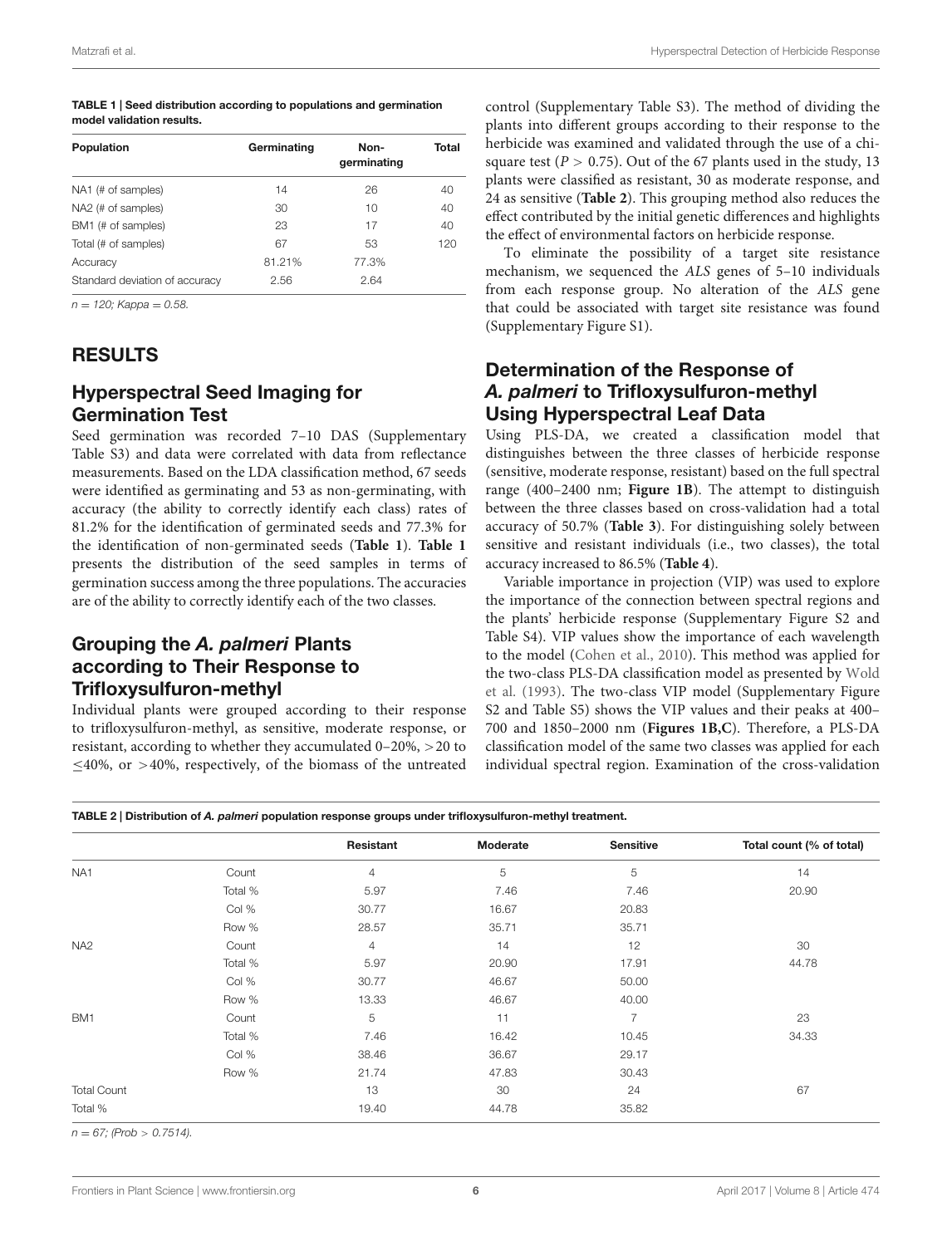|                               | Resistant | Moderate | <b>Sensitive</b> | Total<br>predicted as | User accuracy<br>(% correct) |
|-------------------------------|-----------|----------|------------------|-----------------------|------------------------------|
| Resistant                     |           |          |                  | 21                    | 38.1                         |
| Moderate                      | 4         |          | 3                | 14                    | 50                           |
| Sensitive                     |           | 12       | 19               | 32                    | 59.4                         |
| Total actual class            | 13        | 30       | 24               | 67                    |                              |
| Producer accuracy (% correct) | 61.5      | 23.3     | 79.2             |                       | 50.7                         |

TABLE 3 | Confusion matrix for distingushing between three response groups (resistant response, moderate response and sensitive response).

Confusion matrix for the 400-2400 nm spectral range in the PLS-DA cross-validation model.  $n = 67$ , Kappa = 0.27.

results from the visible spectral range showed a higher level of total accuracy: 89.2% (**Table 4**).

# Relationship between Physiological Characteristics and the Response of *A. palmeri* to Trifloxysulfuron-methyl

Evolutionary changes contributing to herbicide resistance can be correlated with different adaptive traits. We tested the differences in three physiological variables – photosynthetic rate, stomatal conductance, and PSII efficiency – in corelation with plants' response to the herbicide. Calibration and cross-validation data sets were fitted against measured data to determine the correlation between different herbicide response groups and data sets (Figures 2B, D, F). The obtained  $R^2$  values for the calibration and cross-validation analyses were 0.71 vs. 0.61 for photosynthetic rate, 0.68 vs. 0.59 for stomatal conductance, and 0.71 vs. 0.60 for PSII efficiency (**Figures 2A,C,E**). The strong significant correlation between the measured and the predicted values indicates an actual relationship between these productivity traits and herbicide response (**Figures 2A,C,E** and **Table 5**). Herbicide response was found to correlated with higher physiological capacities. The resistant plant group exhibited significantly higher ( $p < 0.05$ ) mean values for all three productivity traits, as compared to the sensitive group:

| TABLE 4   Confusion matrix for distingushing between two classes |  |
|------------------------------------------------------------------|--|
| (resistant and sensitive).                                       |  |

|                                   | <b>Resistant</b> | <b>Sensitive</b> | Total<br>predicted<br>as | User<br>accuracy<br>(% correct) |
|-----------------------------------|------------------|------------------|--------------------------|---------------------------------|
| Full spectral range 400-2400 nm   |                  |                  |                          |                                 |
| Resistant                         | 11               | 3                | 14                       | 78.6                            |
| Sensitive                         | 2                | 21               | 23                       | 91.3                            |
| Total actual class                | 13               | 24               | 37                       |                                 |
| Accuracy (% correct)              | 84.6             | 87.5             |                          | 86.5                            |
| Visible spectral range 400-700 nm |                  |                  |                          |                                 |
| Resistant                         | 10               | 1                | 11                       | 90.9                            |
| Sensitive                         | З                | 23               | 26                       | 88.5                            |
| Total actual class                | 13               | 24               | 37                       |                                 |
| Accuracy (% correct)              | 76.9             | 95.8             |                          | 89.2                            |

Confusion matrix for the 400–2400 nm and 400–700 nm spectral ranges in the PLS-DA cross-validation model.  $400-2400$  nm (n = 37, Kappa = 0.71); 400–700 nm ( $n = 37$ , Kappa = 0.75).

27.6 vs. 17.66 for photosynthetic rate, 0.14 vs. 0.1 for stomatal conductance, and 0.34 vs. 0.28 for PSII efficiency (Supplementary Table S6).

# Response of *A. palmeri* Plants to Trifloxysulfuron-methyl Assessed Using Imaging Technology

All plants were photographed digitally (**Figure 3A**) to allow area measurement of MGV (**Figure 3B**) and AF (**Figure 3C**). So as to refer only to the productive traits of the plant (defined by the green tissue), the thresholds based on HSB values were adjusted in the pictures of surviving plants. Initial variables for the ImageJ software were: hue: 45–115; saturation: 22–255; and brightness: 68–255. MGV and AF were determined using the macro record for the threshold area and batch-processing for the rest of the images. MVG was found to be highly correlated with the measured biomass ( $R^2 = 0.84$ ; **Figure 3D**). So as to refer to the entire plant shoot, the brightness channel was used in an adjusted range of 0.50–1 (equivalent to 128–255 nm). The data analysis revealed a strong correlation between AF measured under these conditions and measured biomass ( $R^2 = 0.95$ ; **Figure 3E**). Data shown here indicates that the AF parameter is more suitable for the prediction of absolute plant biomass, whereas plant survival and health are better predicted with the MGV.

# Description of Germination Prediction and Herbicide Control of *A. palmeri*

We propose a bi-model (**Figure 4**) that uses reflectance data from seed imaging and hyperspectral data for leaves together with leaf physiological characteristics to predict both germination and herbicide response in a weed population. The first step is to obtain samples for spectral measurements: if there are weeds growing in the field, they are spectrally measured, and seed samples are collected for laboratory experiments. Seeds are cleaned of soil, imaged indoors, and transferred to soil-filled pots for germination in order to obtain germination validation data. Plants are then grown under controlled conditions for leaf hyperspectral measurements, followed by herbicide application for validation purposes. The analyses are based on validation of the germination obtained by germination tests as well as response to herbicide obtained by examination of plant biomass and survival rate at 21 DAT. In the current study, plants were grown in pots and measured in a net house, allowing validation of both germination and herbicide application. The outputs of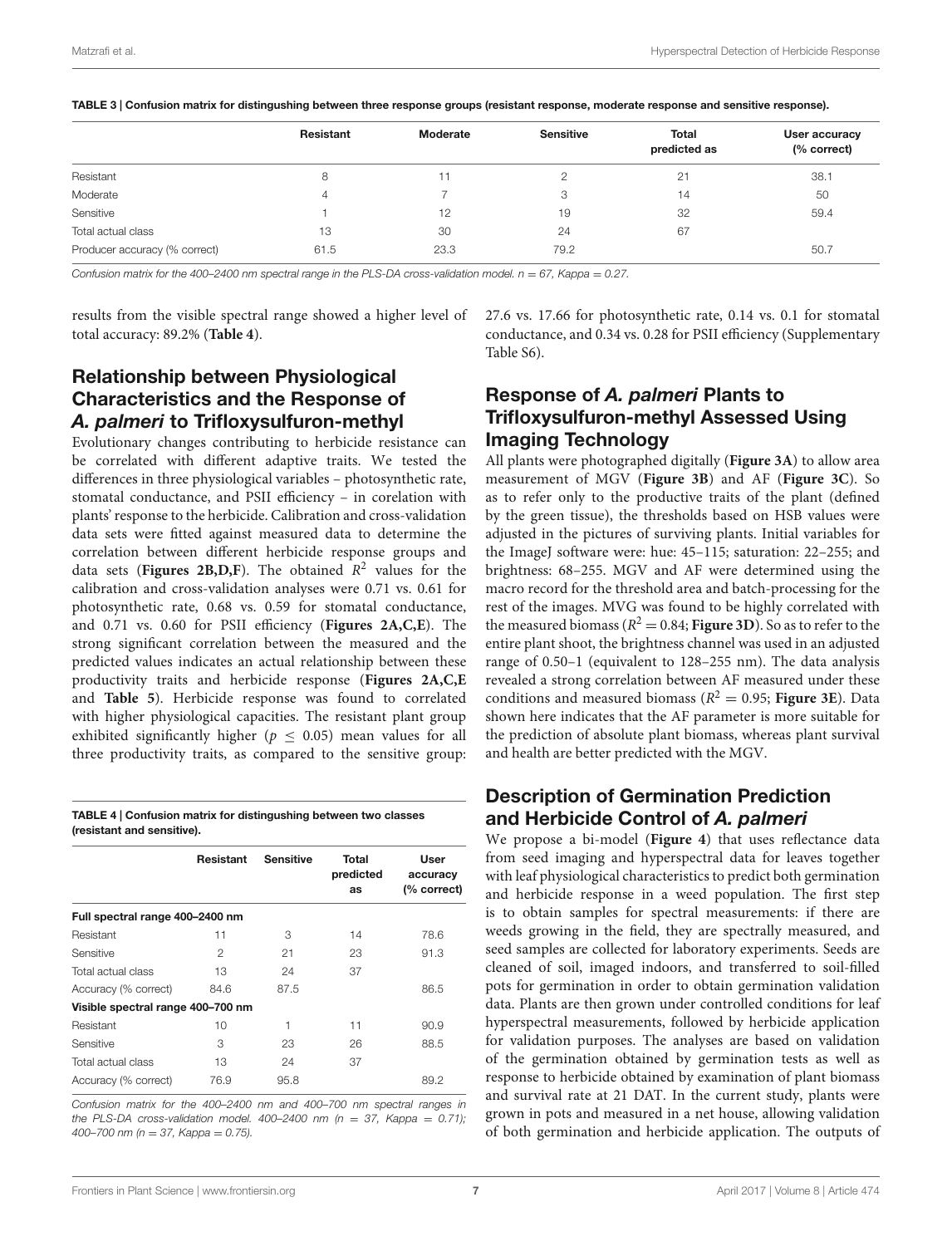

the model enable both prediction of germination and response to herbicide.

# **DISCUSSION**

In this study, we present novel, non-destructive methods for the estimation of seed germination and herbicide response in A. palmeri prior to herbicide application. At present, resistance is detected retrospectively (Steckel et al., 2008; Goggin et al., 2016; Rey-Caballero et al., 2016), and methods for the detection of herbicide resistance are based on time-consuming processes such as pre- or post-emergence herbicide application and heredity tests (Burgos et al., 2012). These methods result in at least one season of yield loss, often unnecessary multiple applications of herbicide, and long-term damage reflected in the enrichment of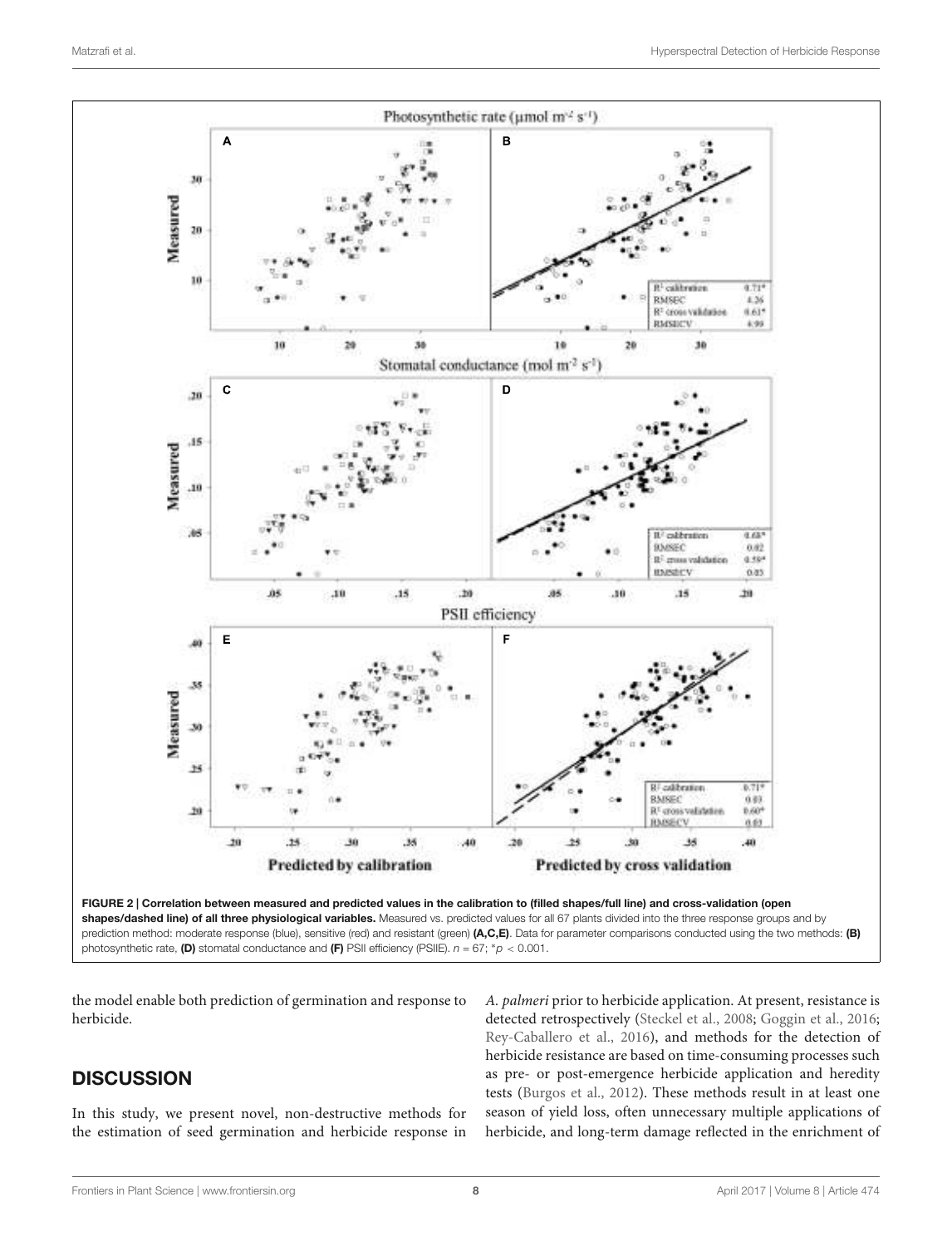| TABLE 5   Output of PLS-R cross-validation models for photosynthetic |
|----------------------------------------------------------------------|
| rate, stomatal conductance and photosystem II efficiency.            |

| Model name             | Photosynthetic<br>rate | <b>Stomatal</b><br>conductance | Photosystem<br>Il efficiency |
|------------------------|------------------------|--------------------------------|------------------------------|
| $R^2$ calibration      | $0.709*$               | $0.684*$                       | $0.707*$                     |
| <b>RMSEC</b>           | 4.26                   | 0.023                          | 0.027                        |
| Latent variable        | 6                      | 6                              | 6                            |
| $R^2$ cross-validation | $0.610*$               | $0.590*$                       | $0.595*$                     |
| <b>RMSECV</b>          | 4.99                   | 0.027                          | 0.032                        |

 $n = 67$ ; \* $p < 0.001$ .

the seed bank with resistant seeds. Early detection of herbicide resistance may slow its evolution and can serve as a jumpingoff point for developing alternative management practices to slow the spread of the phenomenon.

Seed hyperspectral imaging was found to be ∼80% accurate for germination prediction. An examination of the hyperspectral data obtained from leaves had 86.5% total accuracy for classification, based on two response groups (sensitive and resistant) instead of three (sensitive, intermediate, and resistant). When the spectral range was reduced to visible, the accuracy still remained relatively high, ∼89.2%. The resistant response group had higher mean values for all three physiological variables (photosynthetic rate, stomatal conductance, and PSII efficiency) than the sensitive group (Supplementary Table S6), which provided further support for the novel methodology presented in the current study. In most cases, due to its dominance, target site resistance divides the population into two phenotypic groups (sensitive and resistant). Sequencing individuals from all response groups, haven't reveal any known substitutions associated with resistance to ALS inhibitors. Similar cases of non-target site resistance to ALS inhibitors have previously been reported, and there is evidence that the involvement of a single gene encoding for cytochrome P450 enzymes can endow this resistance (Yamada et al., 2000; Gion et al., 2014). This type of resistance mechanism can be correlated with the effect of one gene with two alleles, creating three levels of response to the herbicide (sensitive, moderate, and resistant). Plants' response to trifloxysulfuron-methyl can also be endowed by other nontarget site resistance mechanisms but our results eliminate the possibility of a target site resistance mechanism in our plants, reinforcing the validity of our three group analysis method. Further study is needed to better understand the correlation

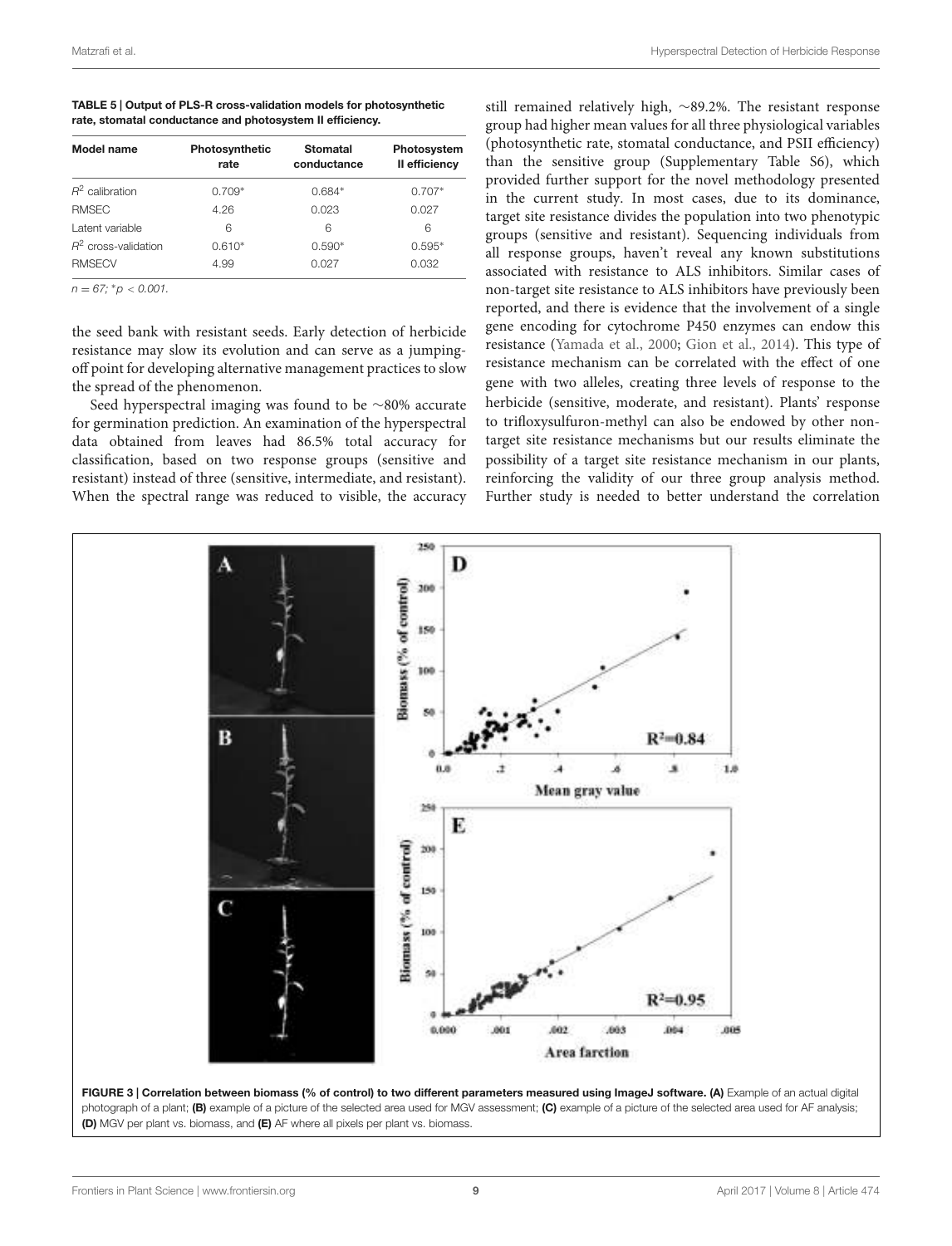

between herbicide response and different physiological traits. Hyperspectral analyses might be an efficient tool for achieving these goals.

In agriculture, hyperspectral techniques are already being applied to detect different traits in food products (ElMasry et al., 2007; Kamruzzaman et al., 2012; Ignat et al., 2014). Two particular studies describe work that impinges on our own: one reports the potential of NIR spectroscopy for the simultaneous analysis of seed weight, total oil content and oil fatty acid composition in intact single seeds of rapeseed (Velasco et al., 1999), and the other describes the use of NIR to discriminate between viable and empty seeds of Pinus patula Schiede and Deppe (Tigabu and Odén, 2003). In light of the above work, we hypothesized that the sequence of events leading up to germination and the accompanying changes in the contents of metabolites in the seeds would allow us to distinguish between A. palmeri seeds that are ready to germinate and a seeds that are not ready to germinate (dormant) or are non-viable. In the current study, we have shown a robust model (described below) for the detection of germination ability of A. palmeri.

In weed science, hyperspectral imaging has previously been used for site-specific weed management, particularly for weed crop classification (López-Granados, 2011; Herrmann et al., 2013; Shapira et al., 2013) or as a part of decision support system for herbicide application (Tellaeche et al., 2008; Lati et al., 2011). We could not find any reference to the use of this technology for early detection of herbicide response in young weeds (phenological stage of 3–4 true leaves). The model presented in the current study (**Figure 4**) merges seed and leaf assessment by hyperspectral technologies. Each of the model branches (i.e., seeds and plants) can be operated alone, but for optimal comprehensive weed management it is recommended that both branches of the model be applied. The output can be used by variety of decision makers. All the information acquired is entered into a database, which in the current era of big data will have a variety of immediate and potential uses: The database will find utility for applying data mining techniques for each run of the model as well as for long-term data collection and analyses that can also produce a spatial distribution of herbicide resistance. The imaging techniques described here can be used to predict seed germination, giving the farmer an indication of the following year's field population and an evaluation of weed infestation in the field. Chemical weed control can be applied both pre- and post-weed emergence (Yadav et al., 2016); certain compounds, such as pendimethalin (tubulin interaction inhibition), can serve for both purposes (Riches et al., 1997;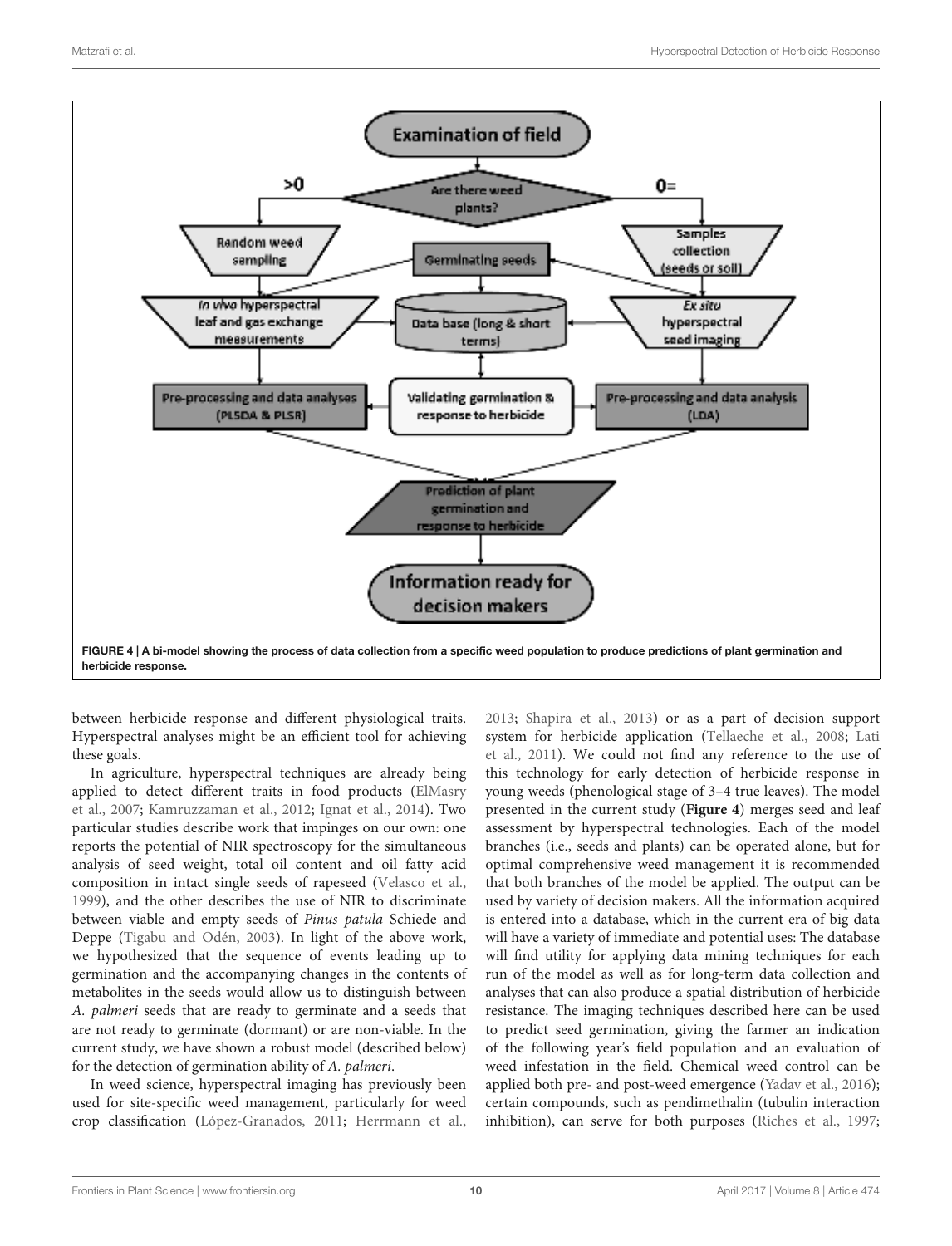Yaduraju et al., 2000). The low benefit that is derived from pre-emergence herbicidal treatment is related largely to the uncertainty about the subsequent year's weed infestation rates. The seed data presented here can be used in a preseason decision support system determining whether herbicides should be applied pre- or post-emergence. The non-destructive hyperspectral leaf methodology can provide immediate results and recommendations for the current season to prevent unnecessary herbicide applications and also to prevent the adding of the current year's herbicide resistant seeds to the seed bank. Here we propose a confirmed model to estimate A. palmeri population responses to trifloxysulfuron-methyl. This model is flexible as it can be adapted (after fitting modified parameters) to other troublesome weed species or crop tolerance to herbicides. The model can include safety as well as maintenance applications, that is, highway weed control and for removing weeds from fences as well as from parks and gardens. As the availability of hyperspectral sensors, computing power and machine learning techniques increases, we envisage that hyperspectral technologies determining resistance to a specific herbicide or herbicides will find ever-increasing application in weed control; for example, a sprayer with a hyperspectral 'eye' and a digital 'brain' would be able to deliver the most effective herbicide in real time. Such a system could also include non-destructive measurements for a variety of agricultural uses and the ability to collect seeds for future genetic studies.

# **CONCLUSION**

In a world in which crop resources are decreasing, input investments in agriculture are increasing, and technology (e.g., optical sensors) is becoming more readily available and cost effective, the proposed hyperspectral detection methods for herbicide response could have a significant impact on the optimal exploitation for agriculture of semi-arid areas and in other resource-poor environments. The current study may be regarded as a 'feasibility check' of an integrated model that can predict both ecological fitness of a field population (e.g., seed germination) and

# **REFERENCES**

- Atzberger, C., Guérif, M., Baret, F., and Werner, W. (2010). Comparative analysis of three chemometric techniques for the spectroradiometric assessment of canopy chlorophyll content in winter wheat. Comput. Electron. Agric. 73, 165–173. doi: 10.1016/j.compag.2010.05.006
- Awan, T. H., and Chauhan, B. S. (2016). Effect of emergence time, inter- and intra-specific competition on growth and fecundity of Echinochloa crus-galli in dry-seeded rice. Crop Prot. 87, 98–107. doi: 10.1016/j.cropro.2016.05.004
- Burgos, N. R., Tranel, P. J., Streibig, J. C., Davis, V. M., Shaner, D., Norsworthy, J. K., et al. (2012). Review: confirmation of resistance to herbicides and evaluation of resistance levels. Weed Sci. 61, 4–20. doi: 10.1614/WS-D-12- 00032.1
- Cohen, J. (1960). A coefficient of agreement for nominal scales. Educ. Psychol. Meas. 20, 37–46. doi: 10.1177/001316446002000104
- Cohen, Y., Alchanatis, V., Zusman, Y., Dar, Z., Bonfil, D. J., Karnieli, A., et al. (2010). Leaf nitrogen estimation in potato based on spectral data and on

the response to a specific herbicide. The proposed system can be applied to prevent ineffective and unnecessary use of chemicals, thereby reducing costs and, more importantly, minimizing the overload of unnecessary chemicals in the environment. The proposed toolbox could also serve as a powerful tool for herbicide development by improving accuracy of dosages and timing and increasing the probability of early detection of responses to herbicides in weeds as well as in crops. This methodology can also be applied in weed-infested non-arable lands and for other weed species and other herbicides.

# AUTHOR CONTRIBUTIONS

MM, IH, CN, TK, YZ, TI, DS, BR, AK, and HE all contributed to the current study and to writing the paper. MM, HE, and BR conceived and designed the study. CN constructed the seeds hyperspectral imaging system and analyzed the data. IH, AK, and TI designed methodology of leaf data collection. IH and MM obtained the leaf spectral measurements. YZ and MM obtained the leaf gas exchange measurements. IH analyzed the leaf spectral data. TK conducted and analyzed RGB images.

# ACKNOWLEDGMENTS

The authors would like to thank Dr. Moshe Sibony and Evgeny Smirnov for their technical assistance. MM is the recipient of scholarships from the Teomim Foundation, the Nathan Yaffe Foundation and the Zion Cohen Foundation. IH was supported by the Pratt Foundation, Ben-Gurion University of the Negev, Israel. This study was partially supported by the Office of the Chief Scientist, Israel Ministry of Agriculture and Rural Development.

# SUPPLEMENTARY MATERIAL

The Supplementary Material for this article can be found online at: http://journal.frontiersin.org/article/10.3389/fpls.2017.00474/ full#supplementary-material

simulated bands of the VENuS satellite. Precis. Agric. 11, 520–537. doi: 10.1007/ s11119-009-9147-8

- Délye, C., Duhoux, A., Pernin, F., Riggins, C. W., and Tranel, P. J. (2015). Molecular mechanisms of herbicide resistance. Weed Sci. 63, 91–115. doi: 10.1614/WS-D-13-00096.1
- Délye, C., Pernin, F., and Scarabel, L. (2011). Evolution and diversity of the mechanisms endowing resistance to herbicides inhibiting acetolactate-synthase (ALS) in corn poppy (Papaver rhoeas L.). Plant Sci. 180, 333–342. doi: 10.1016/ j.plantsci.2010.10.007
- Dinelli, G., Marotti, I., Catizone, P., Bonetti, A., Urbano, J. M., and Barnes, J. (2008). Physiological and molecular basis of glyphosate resistance in Conyza bonariensis biotypes from Spain. Weed Res. 48, 257. doi: 10.1111/j.1365-3180. 2008.00623.x
- Edelfeldt, S., Lundkvist, A., Forkman, J., and Verwijst, T. (2016). Establishment and early growth of willow at different levels of weed competition and nitrogen fertilization. Bioenergy Res. 9, 763–772. doi: 10.1007/s12155-016- 9723-5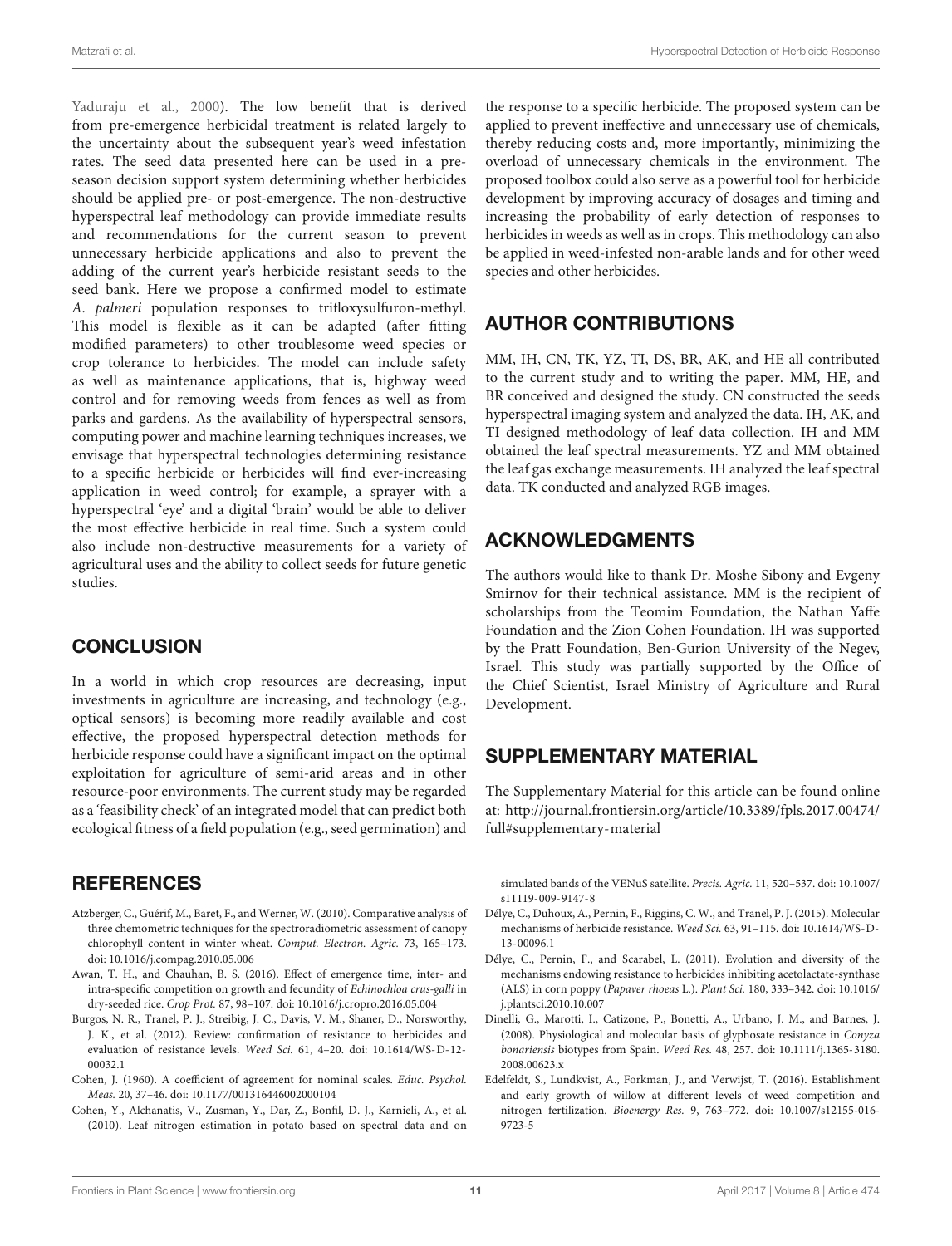- Edwards, R., and Cole, D. J. (1996). Glutathione transferases in wheat (Triticum) species with activity toward fenoxaprop-ethyl and other herbicides. Pestic. Biochem. Physiol. 54, 96–104. doi: 10.1006/pest.1996.0013
- ElMasry, G., Wang, N., ElSayed, A., and Ngadi, M. (2007). Hyperspectral imaging for nondestructive determination of some quality attributes for strawberry. J. Food Eng. 81, 98–107. doi: 10.1016/j.jfoodeng.2006.10.016
- Fisher, R. A. (1936). The use of multiple measurements in taxonomic problems. Ann. Eugen. 7, 179–188. doi: 10.1111/j.1469-1809.1936.tb02137.x
- Gion, K., Inui, H., Takakuma, K., Yamada, T., Kambara, Y., Nakai, S., et al. (2014). Molecular mechanisms of herbicide-inducible gene expression of tobacco CYP71AH11 metabolizing the herbicide chlorotoluron. Pestic. Biochem. Physiol. 108, 49–57. doi: 10.1016/j.pestbp.2013.12.003
- Godar, A. S., Varanasi, V. K., Nakka, S., Prasad, P. V. V., Thompson, C. R., and Mithila, J. (2015). Physiological and molecular mechanisms of differential sensitivity of Palmer amaranth (Amaranthus palmeri) to mesotrione at varying growth temperatures. PLoS ONE 10:e0126731. doi: 10.1371/journal.pone. 0126731
- Goggin, D. E., Cawthray, G. R., and Powles, S. B. (2016). 2,4-D resistance in wild radish: reduced herbicide translocation via inhibition of cellular transport. J. Exp. Bot. 67, 3223–3235. doi: 10.1093/jxb/erw120
- Guo, P., and Al-Khatib, K. (2003). Temperature effects on germination and growth of redroot pigweed (Amaranthus retroflexus), Palmer amaranth (A. palmeri), and common waterhemp (A. rudis). Weed Sci. 51, 869–875. doi: 10.101614/ p2002-127
- Guttmann-Bond, E. (2014). Productive landscapes: a global perspective on sustainable agriculture. Landscapes 15, 59–76. doi: 10.1179/1466203514Z. 00000000024
- Hall, T. A. (1999). BioEdit: a user-friendly biological sequence alignment editor and analysis program for Windows 95/98/NT. Nucleic Acids Symp. Serious 41, 95–98.
- Hansen, P. M., and Schjoerring, J. K. (2003). Reflectance measurement of canopy biomass and nitrogen status in wheat crops using normalized difference vegetation indices and partial least squares regression. Remote Sens. Environ. 86, 542–553. doi: 10.1016/S0034-4257(03)00131-7
- Hatchell, D. C. (1999). Analytical Spectral Devices, 3rd Edn. Boulder, NV: Analytical Spectral Devices Inc.
- Herrmann, I., Pimstein, A., Karnieli, A., Cohen, Y., Alchanatis, V., and Bonfil, D. J. (2011). LAI assessment of wheat and potato crops by VENµS and Sentinel-2 bands. Remote Sens. Environ. 115, 2141–2151. doi: 10.1016/j.rse.2011.04.018
- Herrmann, I., Shapira, U., Kinast, S., Karnieli, A., and Bonfil, D. J. (2013). Groundlevel hyperspectral imagery for detecting weeds in wheat fields. Precis. Agric. 14, 637–659. doi: 10.1007/s11119-013-9321-x
- Ignat, T., Lurie, S., Nyasordzi, J., Ostrovsky, V., Egozi, H., Hoffman, A., et al. (2014). Forecast of apple internal quality indices at harvest and during storage by VIS-NIR spectroscopy. Food Bioprocess Technol. 7, 2951–2961. doi: 10.1007/s11947- 014-1297-7
- Kamruzzaman, M., ElMasry, G., Sun, D.-W., and Allen, P. (2012). Non-destructive prediction and visualization of chemical composition in lamb meat using NIR hyperspectral imaging and multivariate regression. Innov. Food Sci. Emerg. Technol. 16, 218–226. doi: 10.1016/j.ifset.2012.06.003
- Keeley, P. E., Carter, C. H., and Thullen, R. J. (1987). Influence of planting date on growth of Palmer amaranth (Amaranthus palmeri). Weed Sci. 35, 199–204.
- Kleinman, Z., Ben-Ami, G., and Rubin, B. (2015). From sensitivity to resistance factors affecting the response of Conyza spp. to glyphosate. Pest Manag. Sci. 72, 1681–1688. doi: 10.1002/ps.4187
- Kudsk, P., Bàrberi, P., Bastiaans, L., Brants, I., Bohren, C., Christensen, S., et al. (2013). "Weed management in Europe at a crossroads – challenges and opportunities," in Proceedings of the EWRS 16th Symposium, Samsun, 10.
- Lati, R. N., Filin, S., and Eizenberg, H. (2011). Robust methods for measurement of leaf-cover area and biomass from image data. Weed Sci. 59, 276–284. doi: 10.1614/WS-D-10-00054.1
- López-Granados, F. (2011). Weed detection for site-specific weed management: mapping and real-time approaches. Weed Res. 51, 1–11. doi: 10.1111/j.1365- 3180.2010.00829.x
- López-Granados, F., Peña-Barragán, J. M., Jurado-Expósito, M., Francisco-Fernández, M., Cao, R., Alonso-Betanzos, A., et al. (2008). Multispectral classification of grass weeds and wheat (Triticum durum) using linear and

nonparametric functional discriminant analysis and neural networks. Weed Res. 48, 28–37. doi: 10.1111/j.1365-3180.2008.00598.x

- Manor, M. (2011). The Basis for Amaranthus palmeri Infestation in Israeli Cotton Fields. Master's thesis, Hebrew University of Jerusalem, Jerusalem.
- Massinga, R. A., Currie, R. S., Horak, M. J., and Boyer, J. (2001). Interference of Palmer amaranth in corn. Weed Sci. 49, 202–208. doi: 10.1614/0043-1745(2001) 049[0202:IOPAIC]2.0.CO;2
- Matzrafi, M., Gadri, Y., Frenkel, E., Rubin, B., and Peleg, Z. (2014). Evolution of herbicide resistance mechanisms in grass weeds. Plant Sci. 229, 43–52. doi: 10.1016/j.plantsci.2014.08.013
- Matzrafi, M., Lazar, T. W., Sibony, M., and Rubin, B. (2015). Conyza species: distribution and evolution of multiple target-site herbicide resistances. Planta 242, 259–267. doi: 10.1007/s00425-015-2306-4
- Musumarra, G., Barresi, V., Condorelli, D. F., Fortuna, C. G., and Scirè, S. (2004). Potentialities of multivariate approaches in genome-based cancer research: identification of candidate genes for new diagnostics by PLS discriminant analysis. J. Chemom. 18, 125–132. doi: 10.1002/cem.846
- Nandula, V. K., Reddy, K. N., Koger, C. H., Poston, D. H., Rimando, A. M., Duke, S. O., et al. (2012). Multiple resistance to glyphosate and pyrithiobac in Palmer amaranth (Amaranthus palmeri) from Mississippi and response to flumiclorac. Weed Sci. 60, 179–188. doi: 10.1614/WS-D-11- 00157.1
- Nansen, C., and Elliott, N. (2016). Remote sensing and reflectance profiling in entomology. Annu. Rev. Entomol. 61, 139–158. doi: 10.1146/annurev-ento-010715-023834
- Nansen, C., Zhang, X., Aryamanesh, N., and Yan, G. (2014). Use of variogram analysis to classify field peas with and without internal defects caused by weevil infestation. J. Food Eng. 123, 17–22. doi: 10.1016/j.jfoodeng.2013. 09.001
- Nansen, C., Zhao, G., Dakin, N., Zhao, C., and Turner, S. R. (2015). Using hyperspectral imaging to determine germination of native Australian plant seeds. J. Photochem. Photobiol. B Biol. 145, 19-24. doi: 10.1016/j.jphotobiol. 2015.02.015
- Oerke, E. C. (2006). Crop losses to pests. J. Agric. Sci. 144, 31–43. doi: 10.1017/ S0021859605005708
- Oliver, L. R., and Press, A. (1994). Palmer amaranth (Amaranthus palmeri) interference in soybeans (Glycine max). Weed Sci. 42, 523–527.
- Okamoto, H., Murata, T., Kataoka, T., and Hata, S.-I. (2007). Plant classification for weed detection using hyperspectral imaging with wavelet analysis. Weed Biol. Manag. 7, 31–37. doi: 10.1111/j.1445-6664.2006.00234.x
- Prabhakar, M., Prasad, Y. G., and Rao, M. N. (2012). "Remote sensing of biotic stress in crop plants and its applications for pest management," in Crop Stress and its Management: Perspectives and Strategies, eds B. Venkateswarlu, A. K. Shanker, C. Shanker, and M. Maheswari (Dordrecht: Springer), 517–545. doi: 10.1007/978-94-007-2220-0\_16
- Rey-Caballero, J., Menéndez, J., Giné-Bordonaba, J., Salas, M., Alcántara, R., and Torra, J. (2016). Unravelling the resistance mechanisms to 2,4-D (2,4 dichlorophenoxyacetic acid) in corn poppy (Papaver rhoeas). Pestic. Biochem. Physiol. 133, 67–72. doi: 10.1016/j.pestbp.2016.03.002
- Riches, C. R., Knights, J. S., Chaves, L., Caseley, J. C., and Valverde, B. E. (1997). The role of pendimethalin in the integrated management of propanil-resistant Echinochloa colona in Central America. Pestic. Sci. 51, 341–346. doi: 10.1002/ (SICI)1096-9063(199711)51:3<341::AID-PS640>3.0.CO;2-D
- Rubin, B. (1991). "Herbicide resistance in weeds and crops, progress and prospects," in Herbicide Resistance in Weeds and Crops, eds J. C. Caseley, G. W. Cussans, and R. K. Atkin (London: Butterworths-Heinemann), 387–414. doi: 10.1016/B978-0-7506-1101-5.50031-0
- Rubin, B. (2000). "The story of the incomparable weed: herbicide resistance in Amaranthus, distribution and mechanisms," in Proceedings of the III International Weed Science Congress, Brazil, 89.
- Rubin, B., and Matzrafi, M. (2015). Weed Management in Israel-Challenges and Approaches, Weed Science in the Asian-Pacific Region. Jabalpur: Indian Society of Weed Science, 253–270.
- Ruf-Pachta, E. K., Rule, D. M., and Dille, J. A. (2013). Corn and Palmer amaranth (Amaranthus palmeri) interactions with nitrogen in dryland and irrigated environments. Weed Sci. 61, 249–258. doi: 10.1614/WS-D-11- 00095.1